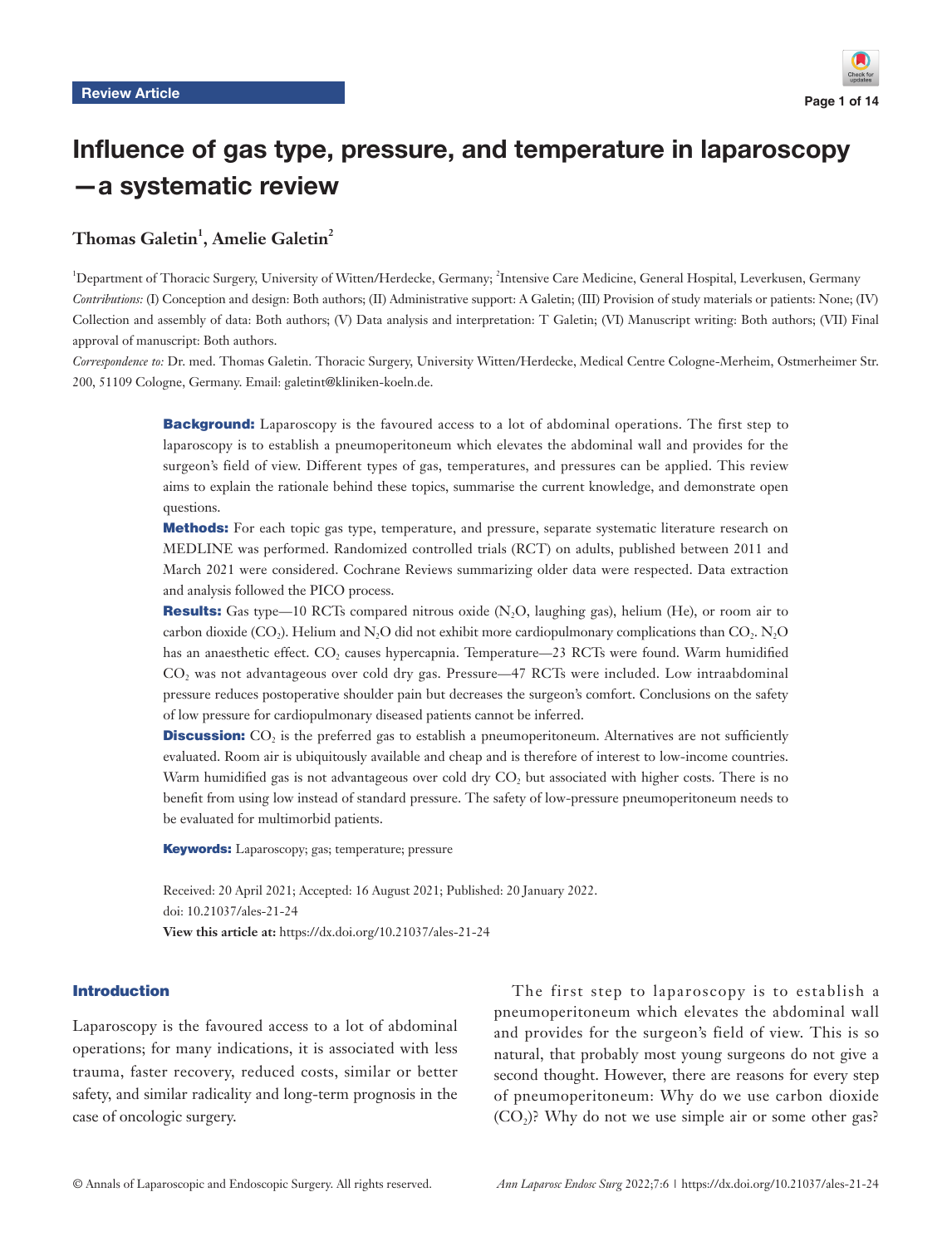Will the patient's body cool down by the gas? Where does it go? How much pressure do we need? Why do we need pressure? Does it do any damage?

Although laparoscopy was invented more than a hundred years ago and has been, depending on the operation, a routine procedure since the 1980s and 1990s, these questions are not trivial and not completely answered, yet. Following a systematic approach, most questions can be summarised within three categories: gas type, temperature, and pressure. This article aims to explain the rationale behind these topics, summarise the current knowledge, and demonstrate open questions. We present the following article in accordance with the PRISMA reporting checklist (available at [https://ales.amegroups.com/article/](https://ales.amegroups.com/article/view/10.21037/ales-21-24/rc) [view/10.21037/ales-21-24/rc\)](https://ales.amegroups.com/article/view/10.21037/ales-21-24/rc).

### **Methods**

For each topic gas type, temperature, and pressure, we give a rationale, why it is important, and which are the theoretical considerations, we declare the specific search string, summarise the results and discuss them.

Separate systematic literature research on MEDLINE for randomized controlled trials (RCT) was performed for each topic as a double-search by both authors. Trials on adults, published between 2011 and March 2021 were considered. The following data were extracted: author, publishing year, trial registry ID, study type, patients, type of surgery, intervention (gas type, temperature, or pressure), comparator, sample size, primary outcomes, secondary outcomes. If the trial did not declare a primary outcome, all outcomes were considered secondary. For each trial we summarise, which comparator was favoured. Current Cochrane reviews with older data were included in the qualitative analysis.

# Gas type

# *Rationale*

The ideal gas for a pneumoperitoneum must be cheap, colourless, incombustible, easily removed from the body, non-toxic, and harmless to the patient and the personnel.

Gases that are or have been used, are  $CO<sub>2</sub>$ , nitrous oxide  $(N_2O,$  laughing gas), air, oxygen, nitrogen  $(N_2)$ , and the inert gases helium (He) and argon (Ar).

CO<sub>2</sub> is the most common and fulfills most of the aforementioned criteria. It is absorbed by the peritoneum, delivered to the lungs via blood, and exhaled. Being a soluble acid, it causes hypercarbia and acidosis, which must

be compensated by the anaesthetist by hyperventilation. Hypercarbia can directly decrease cardiac contractility and sensitize the myocardium to arrhythmogenic effects of catecholamines, and indirectly lead to sympathetic stimulation with tachycardia (1). Peritoneal irritation with postoperative pain is reported.

N2O is rather inert, cheap, and non-flammable, however, it can support combustion (2). In the early days of colonoscopy, there were explosions when electrocautery was used in an unprepared colon. Later, bowel preparation formulas contained mannitol, a substrate for hydrogen-producing bacteria. The fear of flammable colonic gases (methane and hydrogen) mixing up with  $N<sub>2</sub>O$  during laparoscopy and two case reports of intraoperative explosions from the 1970s lead to the abandonment of N<sub>2</sub>O and the recommendation to use  $CO$ , (3-8). The assumed hemodynamic advantages of N<sub>2</sub>O were not evident in the Cochrane reviews. There was low evidence of lower pain scores compared to  $CO<sub>2</sub>$ , as nitrous oxide is an anaesthetic agent.

 $CO<sub>2</sub>$ , and—to a lesser extent—nitrous oxide and helium can increase intracranial pressure (9). There is no information on the other gases.

Helium is the least soluble gas for a pneumoperitoneum, potentially increasing the risk of gas embolism. It requires special insufflators.

Ar is another inert gas, more soluble than  $N_2$  and nearly as soluble as air (2).

The generation of trocar metastasis and the influence of the gas are under discussion. Trocar metastases are reported for  $CO<sub>2</sub>$  and air pneumoperitoneum, again there is insufficient information for other gases (10). As tumour manipulation by the surgeon, aggressivity of the tumour, and a gas spray effect by the intraabdominal pressure are supposed reasons, port-site metastasis cannot be attributed to the gas type (2).

Gas embolism can occur due to misplacement of a Verres needle into a vein, but also by direct absorption of the gas. Therefore, gases with high solubility are safer. In this respect,  $CO_2$  is superior to  $N_2O$ , and both are more soluble than air, oxygen,  $N_2$ , and the inert gases He and Ar (1).

All gases can affect the cardiocirculatory, respiratory, and neurohumoral systems by their intraabdominal pressure. These effects are less gas-specific and are discussed in the pressure section.

### *Methods*

MEDLINE was searched through pubmed.gov with the search string: "((((((((((((((((((((((((((((((()aparoscop\*) OR (video-assisted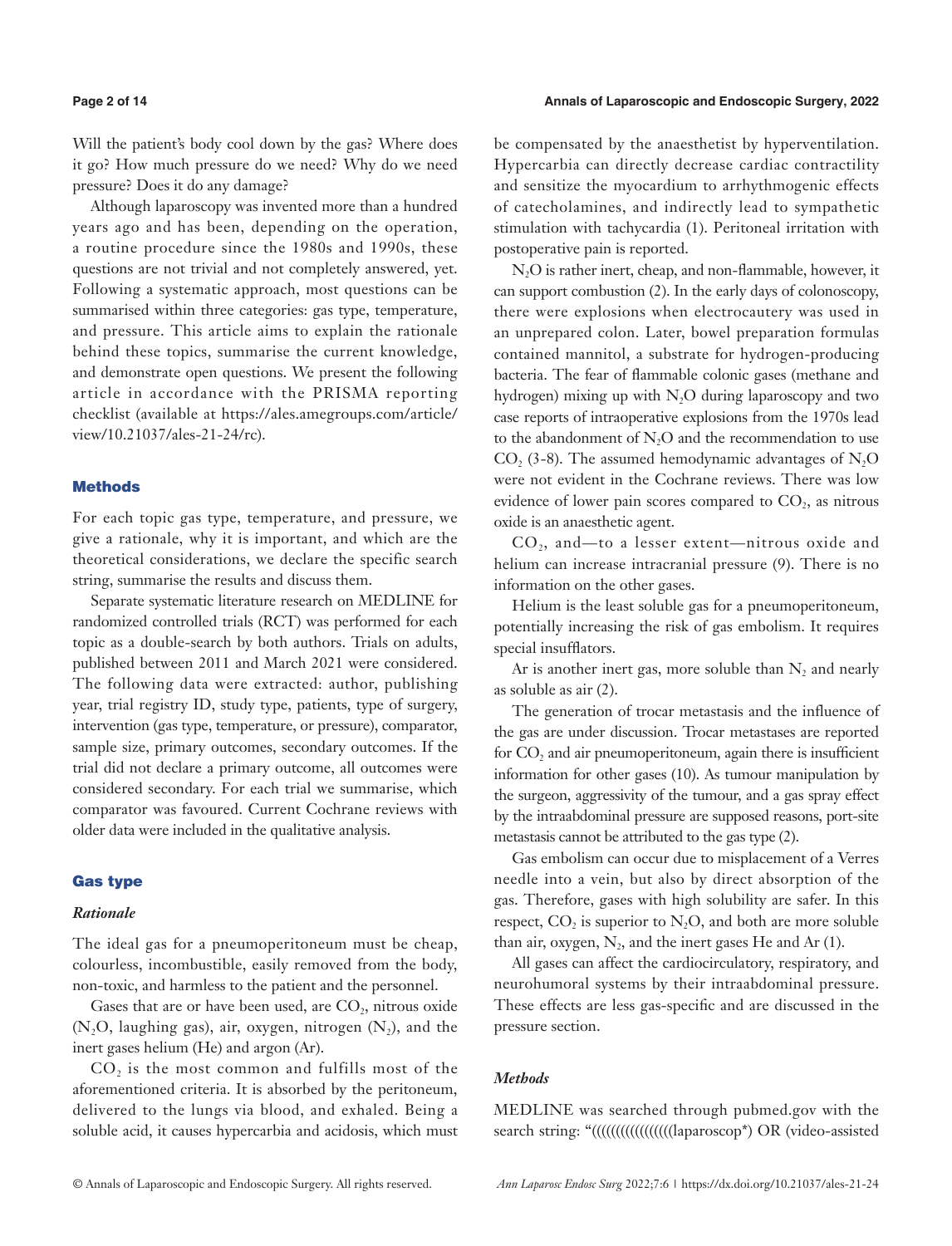surgery)) OR (minimally invasive)) OR (coelioscop\*)) OR (celioscop\*)) OR (peritoneoscop\*)) AND (gas type)) OR (carbon dioxide)) OR (CO<sub>2</sub>)) OR (nitrous oxide)) OR (laughing gas)) OR  $(N_2O)$ ) OR (nitrogen)) OR  $(N_2)$ ) OR (helium)) OR (argon)) AND (pneumoperitoneum)) OR (peritoneum)". RCTs on adults, published between 2011 and March 2021 were eligible.

# *Results*

We found nine RCTs, of which six had to be excluded because they did not compare CO<sub>2</sub> with another gas, and two because they studied animals or cadavers (*Table 1*).

The only remaining trial compared  $CO<sub>2</sub>$  laparoscopy in general anaesthesia (GC group) with gasless laparoscopy in general anaesthesia (GG group) and gasless laparoscopy in epidural anaesthesia (GE group) (11). The gasless laparoscopy was established with an abdominal lift apparatus. The authors focussed on the stress response, measuring plasma levels of cortisol, TNF-α, IL-6, IL-10, and Hsp70 before, during, and after the operation. Starting with similar baseline levels in all three groups, the cytokine levels increased most in the GC group, followed by the GG and GE groups. The authors assume that  $CO$ -laparoscopy induces a larger stress response than gasless techniques, and that general anaesthesia contributes more to stress response than epidural anaesthesia.

The current Cochrane review identified nine RCTs comparing nitrous oxide, helium, and room air to  $CO<sub>2</sub>$ with regards to cardiopulmonary complications, surgical morbidity, pneumoperitoneum related serious adverse events (primary endpoints), mortality, quality of life, pain scores, analgesic requirements, costs, and cardiopulmonary changes (secondary outcomes) (12). One trial overlapped with our research. Nitrous oxide was analysed by three trials and exhibited more cardiopulmonary complications (5.7% *vs.* 2.9%, relative risk ratio 2.0), but the difference was not significant, the trials were heterogeneous and the level of evidence was very low. There were no differences in the other outcomes, either, except for pain levels and analgesia requirements, which were lower with nitrous oxide.

Helium was examined in three trials and exhibited nonsignificant higher rates of cardiopulmonary complications (4.4% *vs.* 3.0%) and subcutaneous emphysema (4.9% *vs.* 0%), and more morphine requirements, but not higher pain scores. The partial blood pressure of  $CO$ , was lower with helium (−13 mmHg). For room air, only one RCT was found, which did not reveal differences regarding complications and mortality. Costs and pain scores were lower with room air. However, the study quality and consequently the level of evidence were very low.

# *Discussion*

There are many requirements for the ideal gas for a pneumoperitoneum, and none of the gases used are perfect in every aspect. CO<sub>2</sub> has become the standard because it is safe, non-combustible, non-explosive, and cheap. It has some effects on hypercapnia, which is not relevant in cardiopulmonary healthy people, and which the anaesthesiologists have broad experience with and know how to treat.

As the first and only reason to take gas is to improve the surgeon's field of view, one approach is to completely abandon gas and use mechanical abdominal wall lifting techniques. It is unclear, whether the "no-gas"-study of Han *et al.* should be attributed to the use of air instead of CO<sub>2</sub> or to the lower intraabdominal pressure by an abdominal wall lifting technique. The influence of pressure is discussed in the next section. Furthermore, abdominal wall lifting is a quite invasive tool to be combined with minimally invasive surgery.

No recent data is expanding the results of the Cochrane reviews of 2013 and 2017 (12,13). There is a lack of effort in testing inert gases like He or Ar against the standard, especially with regards to safety. One risk is gas embolism. CO<sub>2</sub> is safer than oxygen, nitrous oxide, and room air in animal studies, because of its solubility. However, as venous gas embolism is rare, larger scaled meta-analyses will be necessary to provide better safety evidence. Cardiopulmonary changes due to  $CO<sub>2</sub>$  that we discussed in the rationale are only relevant in patients with pre-existing diseases. As there is broad experience with the properties of  $CO<sub>2</sub>$  and the handling of its disadvantages, it seems, at first sight, that there is no need for alternatives to  $CO<sub>2</sub>$ . To establish another gas, more high-quality RCTs and meta-analyses are necessary. For which gas should we take these efforts?

For low-income countries, the use of filtered room air promises lower costs. The higher cost-effectiveness of air has been shown (14). However, room air has the narrowest data basis of all gases. From the author's point of view, perhaps more academic efforts should be directed towards room air.

### **Temperature**

# *Rationale*

 $CO<sub>2</sub>$  is stored in a compressed and liquid state at about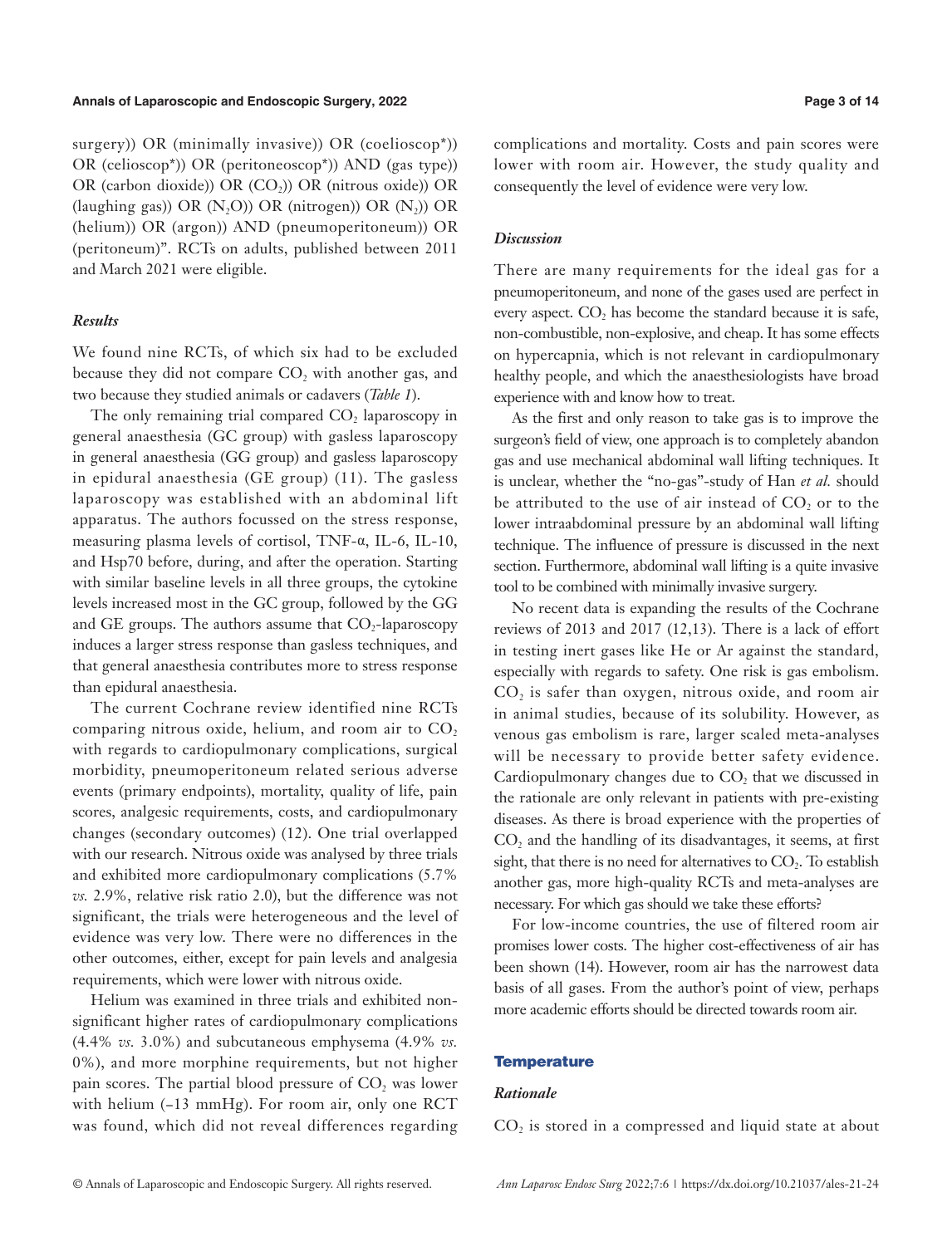|               | <b>Table 1</b> Ourford Fandomized that's testing university gas types |                   |                            |  |                   |                                                                                                               |    |                    |                                                                                                                                                                                                                                                                                                                                                                                                  |                                                               |  |  |  |
|---------------|-----------------------------------------------------------------------|-------------------|----------------------------|--|-------------------|---------------------------------------------------------------------------------------------------------------|----|--------------------|--------------------------------------------------------------------------------------------------------------------------------------------------------------------------------------------------------------------------------------------------------------------------------------------------------------------------------------------------------------------------------------------------|---------------------------------------------------------------|--|--|--|
| Author        | Year                                                                  | Trial<br>registry | Study <sub>P</sub><br>type |  |                   | С                                                                                                             | n  | Primary<br>outcome | Secondary outcomes                                                                                                                                                                                                                                                                                                                                                                               | Favours                                                       |  |  |  |
| Han (11) 2012 |                                                                       | -                 | <b>RCT</b>                 |  | Women Gynecologic | CO <sub>2</sub> /general<br>anaesthesia<br>vs. gasless/<br>general<br>anaesthesia<br>vs. gasless/<br>epidural | 75 | n.a.               | Stress response: serum cortisol.<br>tumor necrosis factor-alpha<br>(TNF-alpha), interleukin (IL)-6, IL-<br>10, and Hsp70 levels at four time over gasless/<br>points: Before anesthesia (T1), at general<br>30 minutes after the beginning of anaesthesia<br>the operation $(T2)$ , at 10 minutes over $CO2/$<br>after the end of surgery (T3), and<br>at 8:00 a.m. on the following day<br>(T4) | Gasless/<br>epidural<br>anaesthesia<br>aeneral<br>anaesthesia |  |  |  |

**Table 1** Current randomized trials testing different gas type

−90 ℃. When released, it expands rapidly and enters the patient's body at room temperature with no humidity. Cold CO<sub>2</sub> is therefore supposed to cool the body and expose the patient to hypothermia which can cause coagulopathies and alter drug metabolism. However, calorimetric calculations have demonstrated that hundreds of litres of cold dry CO<sub>2</sub> will have hardly any impact on the patient's core temperature (far below 0.5 ℃) (15).

Dry  $CO<sub>2</sub>$  is discussed to damage mesothelial cells (16), leading to peritoneal inflammation, which is assumed to contribute to postoperative pain and the long-time forming of peritoneal adhesions. More adhesions were found in animal models (17).

# *Methods*

MEDLINE was searched via pubmed.gov with the search string: "((((((((laparoscop\*) OR (coelioscop\*)) OR (celioscop\*)) OR (peritoneoscop\*)) OR (minimally invasive)) OR (video assisted surgery)) AND (temperature OR therm\*)) AND (pneumoperitoneum)". RCTs on adults, published from 2011 to March 2021 were eligible.

# *Results*

We identified only four RCTs, one of which with only the abstract, as the full text was in the Russian language (*Table 2*). We, therefore, decided to include one RCT on children (age 8–14 years) with appendectomies. All studies compared warm humidified (WH; 37 ℃ and 95–98% humidity) with cool dry (CD; 20 $°C$ , 0%) CO<sub>2</sub>.

Agaev *et al.* found fewer pain scores and the need for analgesics in the WH in 150 laparoscopic operations (cholecystectomies and fundoplications); however, we could

not access the full text since it was published in the Russian language (18).

Jiang *et al.* compared WH with two CD-groups; one had external warming with electric (CE) and one with forced heated air blankets (CF). They included only elderly patients with colorectal surgery. Pain scores were similar in WH and CE, but higher in CF. The same constellation was found for intraoperative hypothermia, coagulation dysfunction, early postoperative cough pain, sufentanil consumption, days to first flatus and solid food intake, and length of hospital stay. The authors attribute the differences to insufficient maintenance of normothermia in the group with electric blankets and emphasize the necessity of normothermia. WH and CD with forced heated air blankets were equivalent in this trial (19).

Sammour *et al.* published a five-year follow-up of a randomized trial of 2010 (23), focussing on the longterm effects of small bowel obstruction as representative of adhesions, local tumour recurrence, overall and cancerspecific survival (20). There were no differences between WH and CD. Small bowel obstruction occurred in 5.6% of WH and 0% of CD patients (P=0.2). One should consider that on one hand, small bowel obstruction is not the only surrogate of adhesions, on the other hand, it can have other reasons than adhesions, for example, anastomotic stenosis.

Sutton *et al.* combined clinical and experimental outcomes (21). In a subgroup of 42 of 101 patients, they took peritoneal samples at the start and at the end of the operation, which were compared histologically. They found fewer histologic alterations in the end-of-operation specimens in the WH group compared to the CD group, but the difference was not statistically significant. Postoperative plasma levels of cytokines did not differ between WH and CD, either. The WH group needed fewer narcotics and early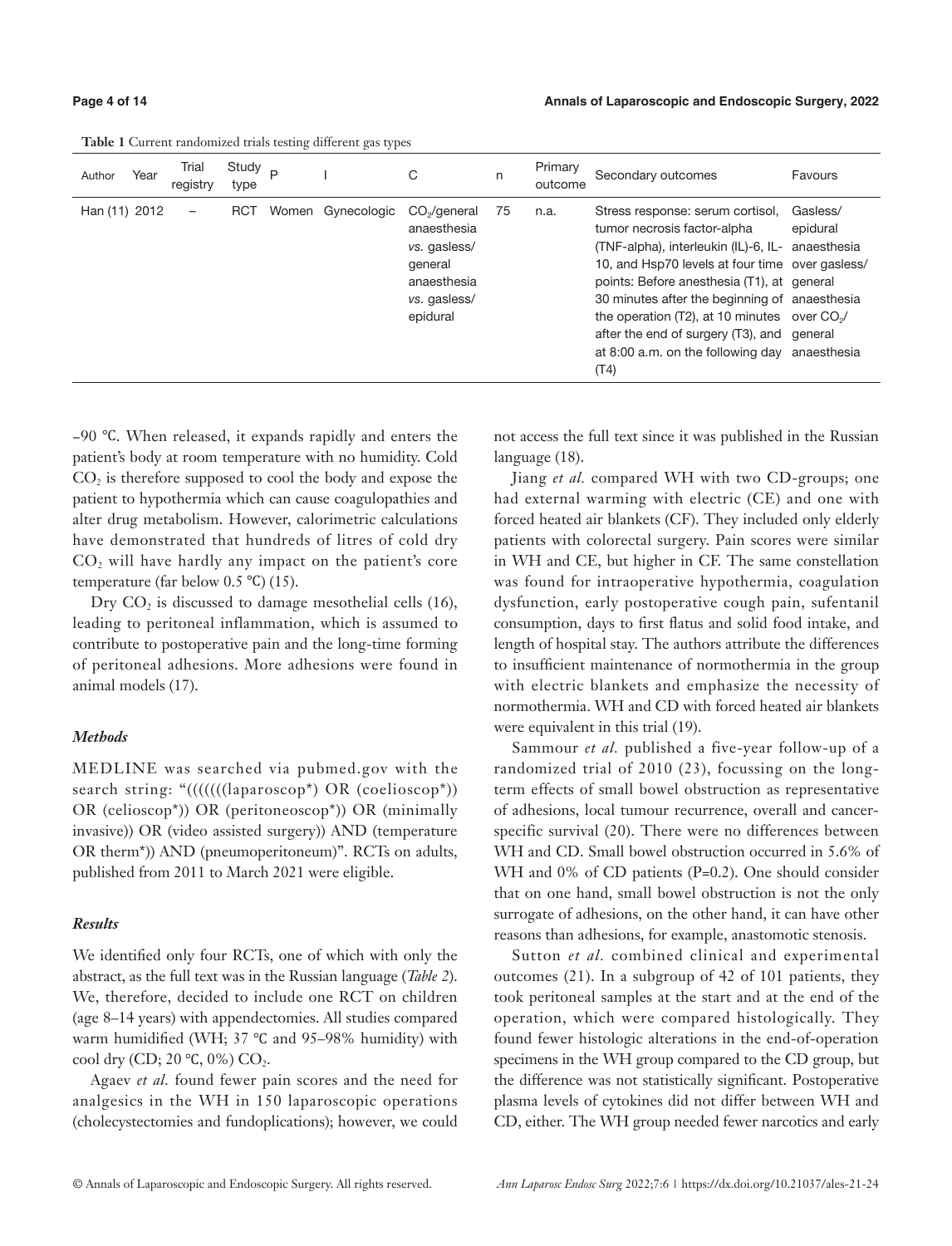# **Annals of Laparoscopic and Endoscopic Surgery, 2022 Page 5 of 14**

|                |          | <b>Table 2</b> Current randomized trials testing different temperatures |                                     |                        |                                          |                                                                                          |     |                                                                            |                                                                                                                                                                                                                                                                                                           |              |
|----------------|----------|-------------------------------------------------------------------------|-------------------------------------|------------------------|------------------------------------------|------------------------------------------------------------------------------------------|-----|----------------------------------------------------------------------------|-----------------------------------------------------------------------------------------------------------------------------------------------------------------------------------------------------------------------------------------------------------------------------------------------------------|--------------|
| Author         |          | Year Trial registry                                                     | Study<br>type                       | P                      |                                          | C                                                                                        | n   | Primary<br>outcome                                                         | Secondary outcomes                                                                                                                                                                                                                                                                                        | Favours      |
| Agaev*<br>(18) | $2013 -$ |                                                                         | <b>RCT</b><br>(blinding<br>unclear) | n.a.                   | Cholecystectomy<br>and<br>fundoplication | WH vs.<br>Standard                                                                       | 150 | $\overline{a}$                                                             | WH: less pain scores, less need for<br>analgesics                                                                                                                                                                                                                                                         | WH           |
| Jiang<br>(19)  |          | 2019 ChiCTR-<br>IOR-17010915                                            | <b>RCT</b><br>(blinding<br>unclear) | Adults 65-<br>75 years | Colorectal                               | 37 °C/98%<br>vs. 20 °C<br>10%<br>electric<br>blankets<br>vs. 20 °C<br>/0%/bear<br>hugger | 150 | Pain: reduced<br>in WH and CB<br>compared to<br><b>CE</b>                  | WH and CB are better concerning<br>intraoperative hypothermia,<br>dysfunction of coaqulation,<br>early postoperative cough pain,<br>sufentanil consumption, days<br>to first flatus, solid food intake,<br>length of hospital stay, patients'<br>satisfaction, surgeons' satisfaction                     | WH and<br>CB |
| (20)           |          | Sammour 2015 NCT00642005                                                | Double-<br>blind<br><b>RCT</b>      | Adults                 | Colorectal                               | 37 °C/98%<br>vs. 19<br>$\degree$ C/0%                                                    | 82  | $\qquad \qquad -$                                                          | No difference in small bowel<br>obstruction, local recurrence,<br>overall survival, cancer specific<br>survival                                                                                                                                                                                           |              |
| Sutton<br>(21) | $2017 -$ |                                                                         | Single-<br>blind<br><b>RCT</b>      | Adults                 | Colorectal                               | 36.7 °C<br>/95%<br>vs. room<br>temp./0 $°C$                                              | 101 | Cytokines<br>(IL-6, TIMP-<br>1, sVEGF-R1,<br>and HSP-70),<br>no difference | WH needed less narcotics and<br>pain medication, pain scores were<br>similar. No differences in length of<br>stay, complication rates, time of<br>flatus, time of diet. WH had less<br>histological changes in peritoneal<br>biopsies at the start and at the end<br>of operation (n=42, not significant) | WH           |
| Yu (22)        |          | 2013 NCT01027455                                                        | Double-<br>blind<br><b>RCT</b>      | Children<br>8-14 years | Appendectomy                             | 37 °C/98%<br>vs. 20<br>$°C$ /0%                                                          | 190 | Opioid<br>consumption:<br>no difference                                    | Pain scores, intraoperative core<br>body temp., postop. recovery<br>and return to normal activities: no<br>difference                                                                                                                                                                                     |              |

**Table 2** Current randomized trials temperatures temperatures temperatures temperatures temperatures temperatures temperatures temperatures temperatures temperatures temperatures temperatures temperatures temperatures temp

\*, only abstract available, full text in Russian language. CD, cold dry gas; CE, cold dry gas and electric blankets; CF, cold dry gas and bear hugger; WH, warm humidified gas.

postoperative analgetic medication, although the pain scores were similar. The authors state not to draw "firm conclusions … regarding the use of pain medications". There were no differences in clinical outcome parameters length of stay, complication rates, time of flatus, and time of diet.

Yu *et al.* performed a large-scaled RCT on appendectomies in children, revealing no differences in postoperative opioid consumption, pain scores, intraoperative core body temperature, postoperative recovery, and return to normal activities (22).

A current Cochrane analysis summarises the current knowledge up to 2016 (24): the authors found 22 randomized trials, four of which overlapped with our search. The intraoperative body core temperature was 0.31 °C higher in the warm, humidified  $CO<sub>2</sub>$  group; however, when studies with a moderate or high risk of bias were excluded, this difference was not statistically significant. Postoperative pain scores did not differ between the warm and cold groups. Morphine use at the first and second postoperative days was similar in the cold and warm, humidified groups, but higher in the warm, not humidified  $CO<sub>2</sub>$  group. The postoperative recovery time did not differ when the only high risk of bias study was excluded from the analysis. Length of hospital stay and recovery time were similar in all groups.

# *Discussion*

Since up to several hundred litres of gas flow through the abdomen during the operation, it is reasonable to assume that the gas should have a relevant influence on core body temperature and the body's moisture homeostasis. However, the clinical studies demonstrate that the body temperature is not impaired by CD in a clinically relevant manner. The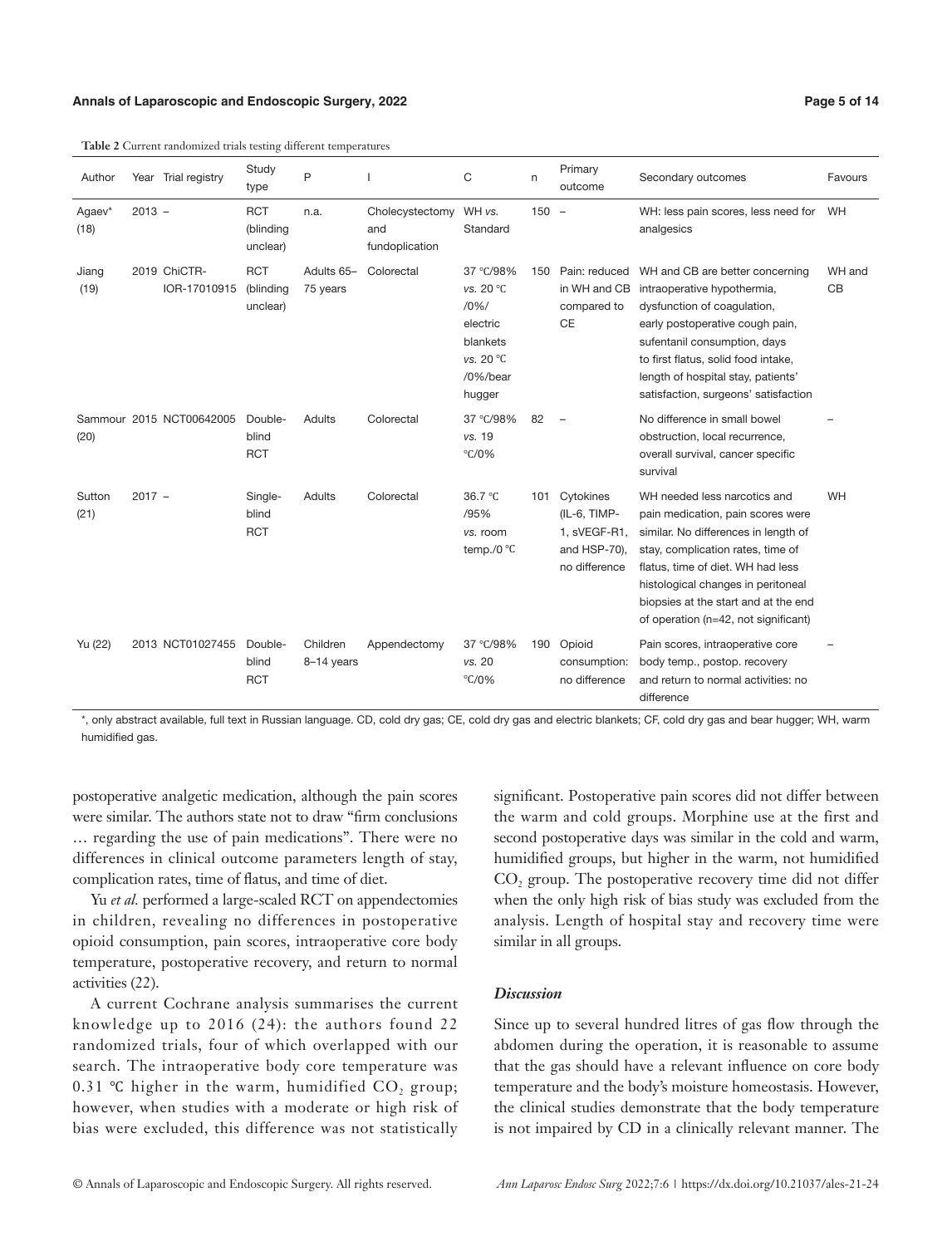clinical trials recording the core temperature found only minimal changes which fit very well to the theoretical calorimetric calculations of Roth *et al.* (15). The Cochrane analysis did not find significant differences in postoperative pain scores and the need for analgesic medication, and the few recent trials published after the Cochrane review are heterogeneous, not favouring WH gas. Short-time clinical outcomes are not influenced by WH or CD, either.

There is hardly any evidence of the formation of adhesions due to the use of WH or CD gas. It is always difficult to measure the effectiveness of an intervention on the forming of adhesions within a human clinical trial, as the generation of adhesions is multifactorial and difficult to quantify. Even animal autopsy trials do not allow to conclude from the morphologic evidence of adhesions on their clinical relevance. Thus, although there is a clinical long-term follow-up RCT, the data are insufficient to judge the impact of WH and CD on adhesions.

In conclusion, there is no evidence for the use of WH gas. The decision to use WH should be drawn based on the local availability, since warming and humidifying  $CO<sub>2</sub>$  is related to additional costs.

# **Pressure**

# *Rationale*

A pneumoperitoneum, and therefore pressure, is necessary to elevate the abdominal wall from the organs to provide for the surgeon's field of view. Even abdominal wall lifting techniques which avoid a classic pneumoperitoneum, aim to establish the field of view.

The pressure on the peritoneum, however, reduces the blood flow in the low-pressure vessels, capillaries, and veins, which could contribute to inflammatory or stress response. It also affects the vasopressin and renin-angiotensinaldosterone-system (25). The pressure on the liver (veins), diaphragm, and lung can reduce the cardiac preload, the lung volume by about one-third, provoke atelectasis, shunt, and ventilation-perfusion-mismatch.

Thus, it seems desirable to reduce the pressure to minimize cardiopulmonary complications, and simultaneously find the balance to still provide a good field of view.

# *Methods*

MEDLINE was searched through pubmed.gov with the string: "(((((((laparoscop\*) OR (coelioscop\*)) OR (celioscop\*)) OR (peritoneoscop\*)) OR (minimally invasive)) OR (video assisted surgery)) AND (pressure)) AND (pneumoperitoneum)". The search was limited to randomised clinical trials from 2010 to March 2021. Trials on children, animals, or cadavers were excluded. In contrast to the Cochrane review, all kinds of laparoscopic operations were considered.

# *Results*

Thirty-eight RCTs were identified (*Table 3*). Nine trials were excluded: three were study protocols, three were not randomised trials, three were trials on children. Most RCTs compared low pressure (LP, about 8 mmHg) with standard (SP, about 12 mmHg) or high pressure (HP, >15 mmHg); these categories were quite homogenous.

Six trials focussed on the effect of deep compared to standard neuromuscular blockade (NMB) to facilitate a lower intraabdominal pressure (37,38,41,47,53,54). The outcomes of these NMB-studies focussed on the surgeon's conditions (space, field of view, surgeon's satisfaction) in four trials, all favouring deep NMB (41,47,53,54), intraocular pressure, and intraabdominal contractions (38,53), both favouring deep NMB. General and patientrelated outcomes (pain, emesis, opioid consumption, length of stay, etc.) did not differ between deep and normal NMB combined with low-pressure peritoneum.

All eight trials focussing on postoperative pain or analgesic consumption favoured LP (28,34,37,46,49-52). Experimental or biochemical studies revealed an improved peritoneal perfusion in the LP group (27,32), less histological damage in renal tubules (26), partially less elevation of liver enzymes (30,33,40), less inflammatory blood markers (26,31,39). The impact on coagulation was heterogeneous in two studies [(44), no difference; (48), impaired thrombelastography in HP; (49), more haemorrhage in HP]. The femoral vein diameter and blood flow were better in LP group (44).

Only two trials measured respiratory parameters: maximal values of peak airway pressure, end-tidal  $CO<sub>2</sub>$ , and systolic blood pressure were lower in the LP group at Sroussi *et al.* (46), base excess and bicarbonate were higher with HP, but within normal limits at Hypolito *et al.* (35). The LP group had higher urine output, but no difference in creatinine serum levels (52).

Quality of recovery as a patient-related outcome was assessed by two RCTs with no landmark results (XX).

The Cochrane review of 2014 identified 21 RCTs comparing low with standard pressure in patients with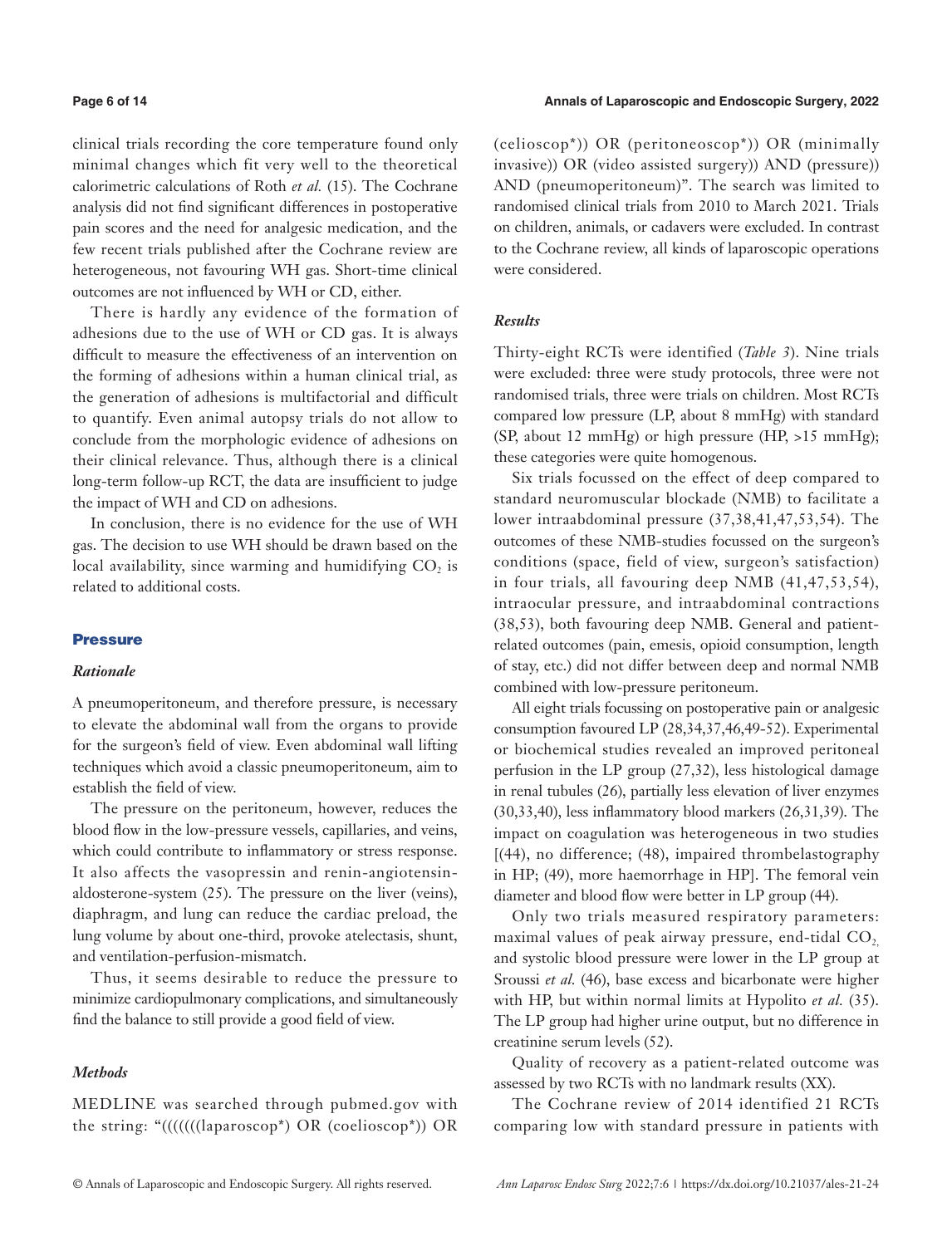# Annals of Laparoscopic and Endoscopic Surgery, 2022 **Page 7 of 14** Page 7 of 14

**Table 3** Current randomized trials testing different intraabdominal pressures

| First author                | Year     | Trial registry   | Study<br>type                                   | P                   | $\mathbf{I}$                   | $\mathbf C$                                                          | n  | Primary outcome                                                                                                                                              | Secondary outcomes                                                                                                                                                                                                                                  | Favours   |
|-----------------------------|----------|------------------|-------------------------------------------------|---------------------|--------------------------------|----------------------------------------------------------------------|----|--------------------------------------------------------------------------------------------------------------------------------------------------------------|-----------------------------------------------------------------------------------------------------------------------------------------------------------------------------------------------------------------------------------------------------|-----------|
| Aditianingsih<br>(26)       |          | 2020 NCT03219398 | <b>RCT</b>                                      | Adults<br>$18 - 65$ | Living donor<br>nephrectomy    | 8 vs. 12<br>mmHg                                                     | 44 | n.a.                                                                                                                                                         | LP: lower intra- and<br>postop. HR, intraop.<br>blood levels of IL-6,<br>sVEGFR-2, syndecan-1;<br>higher proximal tubule<br>syndecan-1 expression;<br>intact EM renal tubule<br>and peritubular histology<br>compared to cell<br>damage in SP group | LP        |
| Albers (27)                 |          | 2020 NCT03928171 | <b>Observer Adults</b><br>blinded<br><b>RCT</b> |                     | Robot<br>colorectal<br>surgery | 8 vs. 12 vs.<br>16 mmHg                                              | 30 | Peritoneal perfusion:<br>improved in LP<br>group                                                                                                             |                                                                                                                                                                                                                                                     | LP        |
| Ali (28)                    | $2016 -$ |                  | <b>RCT</b>                                      | Adults ChE          |                                | 10 $vs. > 10$<br>mmHg                                                |    | 160 Shoulder pain: LP<br>with less pain and<br>less administration<br>of analgesics                                                                          |                                                                                                                                                                                                                                                     | LP        |
| Barrio (29)                 | $2017 -$ |                  | <b>Blinded</b><br><b>RCT</b>                    | Adults ChE          |                                | 8 mmHg/<br>moderate<br>NMB vs.<br>8 mmHg/<br>deep NMB<br>vs. 12 mmHg | 90 | n.a.                                                                                                                                                         | Surgeon's reported<br>satisfaction with (I)<br>surgical field exposure,<br>(II) dissection of<br>the gallbladder, (III)<br>extraction/closure: SP<br>was superior to both<br>LP groups.                                                             | <b>SP</b> |
| Chang-Sheng 2012 -<br>(30)  |          |                  | <b>RCT</b>                                      | Adults ChE          |                                | 9 vs. 12 vs.<br>15 mmHg                                              | 90 | Liver enzymes<br>preoperative vs.<br>day 1, 3, and 7<br>postoperative:<br>significant changes<br>of serum ALT, AST,<br>TBIL and DBIL in SP<br>and HP groups. |                                                                                                                                                                                                                                                     | LP        |
| Díaz-<br>Cambronero<br>(31) |          | 2020 NCT02773173 | <b>RCT</b>                                      |                     | Adults colorectal<br>surgery   | Lowest<br>acceptable<br>pressure vs.<br>12 mmHg                      |    | 166 Postoperative<br>Quality of Recovery<br>Scale: higher in LP                                                                                              | Emotional and overall<br>recovery, intraoperative<br>complications and<br>lymphocyte-neutrophil<br>ratio on postoperative<br>day 3 lower in LP<br>group; no influence<br>on postoperative<br>complications, duration<br>of hospital stay.           | LР        |
| Eryılmaz (32)               | $2012 -$ |                  | <b>RCT</b>                                      | Adults ChE          |                                | 10 vs.<br>14 mmHg                                                    |    | 43 Plasma<br>disappearance rate<br>of indocyanine green and 24 hours after<br>intraoperatively:<br>decreased in SP                                           | Blood levels of AST,<br>ALAT and bilirubin 1<br>surgery: no differences<br>between LP and SP                                                                                                                                                        | LP        |

**Table 3** (*continued*)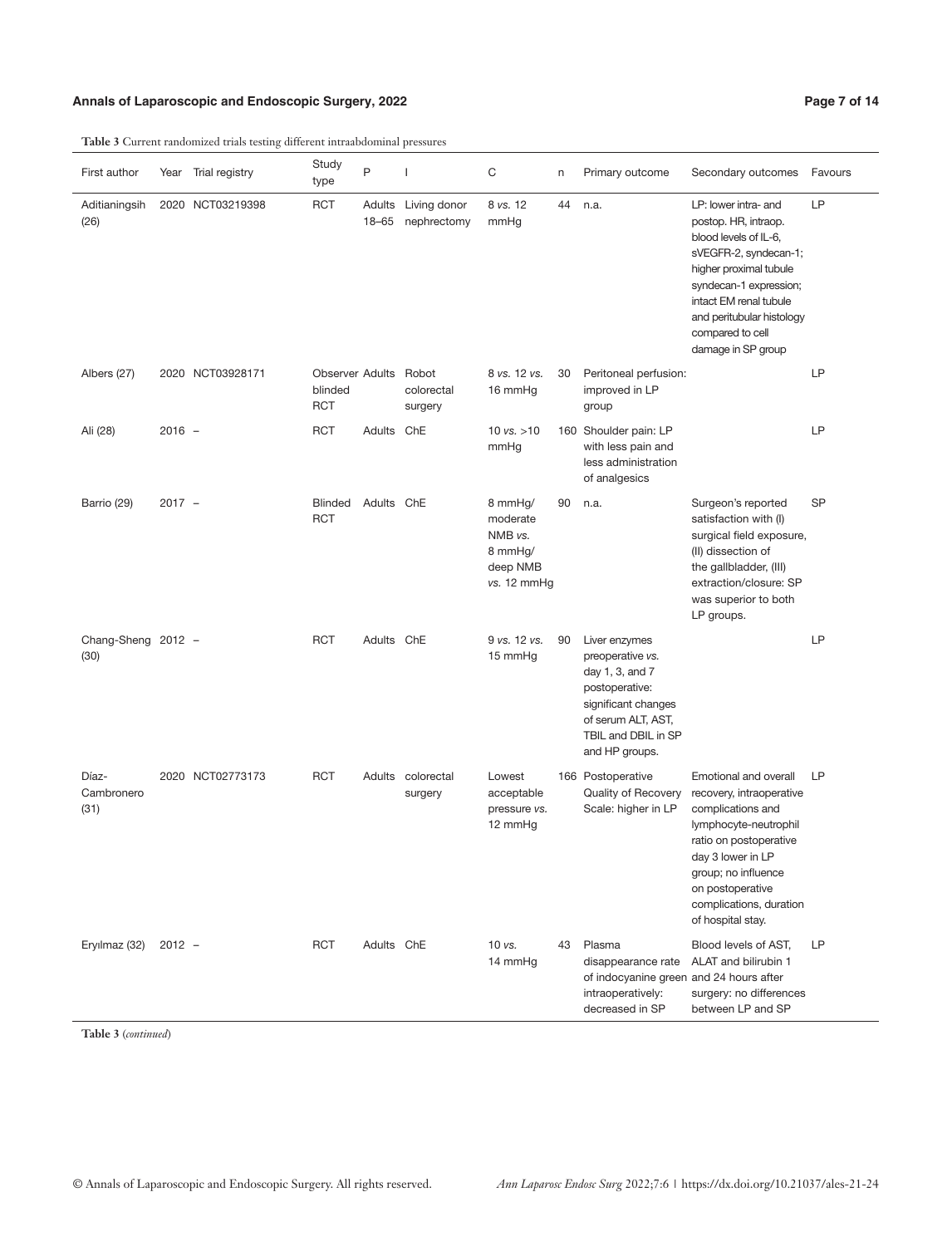**Table 3** (*continued*)

| Annals of Laparoscopic and Endoscopic Surgery, 2022 |
|-----------------------------------------------------|
|                                                     |

| First author  |          | Year Trial registry  | Study<br>type                  | P                   | $\mathbf{I}$        | $\mathsf C$                                                                                              | n  | Primary outcome                                                                                | Secondary outcomes                                                                                                                                                                                                                                                                                                                                                     | Favours                                          |
|---------------|----------|----------------------|--------------------------------|---------------------|---------------------|----------------------------------------------------------------------------------------------------------|----|------------------------------------------------------------------------------------------------|------------------------------------------------------------------------------------------------------------------------------------------------------------------------------------------------------------------------------------------------------------------------------------------------------------------------------------------------------------------------|--------------------------------------------------|
| Gupta (33)    | $2013 -$ |                      | <b>RCT</b>                     | Adults ChE          |                     | 8 vs.<br>14 mmHg                                                                                         |    | 101 n.a.                                                                                       | Total bilirubin, alanine<br>aminotransferase<br>(ALT), aspartate<br>aminotransferase<br>(AST), and alkaline<br>phosphatase on day 1<br>and 7 postoperatively:<br>Bilirubin, AST and ALAT<br>were higher in SP on<br>day 1, no differences on<br>day 7.                                                                                                                 | LP                                               |
| Hsu (34)      | $2019 -$ |                      | <b>RCT</b>                     | Adults ChE          |                     | 12 mmHg,<br>low flow rate<br>induction<br>(1 L/min) vs.<br>continuous<br>high flow<br>rate (10L/<br>min) |    | 140 Shoulder pain: less<br>pain in low flow<br>rate group, same<br>incidence in both<br>groups | Length of hospital stay, Low<br>bradycardia, operative flow rate<br>time: no differences                                                                                                                                                                                                                                                                               | insufflation                                     |
| Hypolito (35) | $2014 -$ |                      | <b>RCT</b>                     | Adults              |                     | 12 vs.<br>20 mmHg                                                                                        | 67 | n.a.                                                                                           | Mean arterial pressure, -<br>pH, HCO3 and base<br>excess differed<br>significantly in HP, but<br>within normal limits                                                                                                                                                                                                                                                  |                                                  |
| Ko-lam (36)   |          | 2016 TCTR20140213001 | <b>RCT</b>                     | Adults ChE<br>18-75 |                     | etoricoxib/<br>7 mmHg vs.<br>placebo/<br>14 mmHg                                                         |    | 120 n.a.                                                                                       | Pain and length of<br>hospital stay: less in<br>the treatment group                                                                                                                                                                                                                                                                                                    | n.a. (effects<br>may rise<br>from<br>medication) |
| Madsen (37)   | $2016 -$ |                      | Double-<br>blind<br><b>RCT</b> | Adults ChE          |                     | 8 mmHg/<br>deep NMB<br>VS.<br>12 mmHg/<br>moderate<br><b>NMB</b>                                         | 99 | Incidence of<br>shoulder pain: less<br>in LP/deep NMB<br>group                                 | No differences in: area<br>under curve VAS scores deep NMB<br>for shoulder, abdominal,<br>incisional and overall<br>pain during 4 and 14<br>postoperative days;<br>opioid consumption;<br>incidence of nausea and<br>vomiting; antiemetic<br>consumption; time to<br>recovery of activities<br>of daily living; length<br>of hospital stay; and<br>duration of surgery | LP with                                          |
| Madsen (38)   | $2017 -$ |                      | <b>RCT</b>                     |                     | Adults Hysterectomy | 8 mmHg/<br>deep NMB<br>vs. 12<br>mmHg/<br>moderate<br><b>NMB</b>                                         |    | 110 n.a.                                                                                       | LP/deep NMB: less<br>sudden abdominal<br>contractions                                                                                                                                                                                                                                                                                                                  | LP with<br>deep NMB                              |

**Table 3** (*continued*)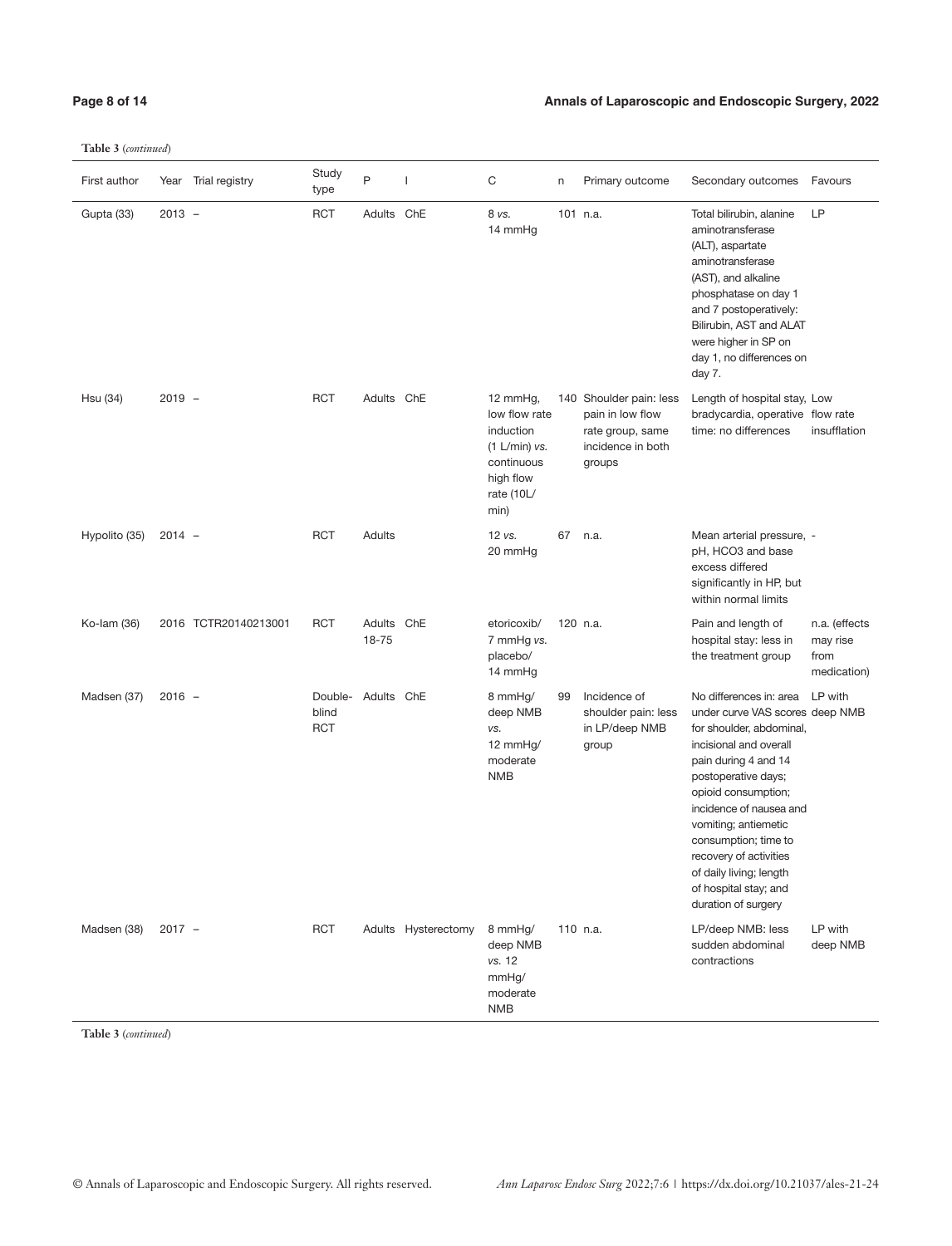# Annals of Laparoscopic and Endoscopic Surgery, 2022 **Page 9 of 14** Page 9 of 14

**Table 3** (*continued*)

 $\overline{a}$ 

| First author                  | Year     | Trial registry                  | Study<br>type                  | P             | ı                                  | С                                                                                                                                                               | n  | Primary outcome                                                                                                                    | Secondary outcomes                                                                                                                                                                                                                                                                                                                                             | Favours                                            |
|-------------------------------|----------|---------------------------------|--------------------------------|---------------|------------------------------------|-----------------------------------------------------------------------------------------------------------------------------------------------------------------|----|------------------------------------------------------------------------------------------------------------------------------------|----------------------------------------------------------------------------------------------------------------------------------------------------------------------------------------------------------------------------------------------------------------------------------------------------------------------------------------------------------------|----------------------------------------------------|
|                               |          | Matsuzaki (39) 2017 NCT01887028 | Single-<br>blind<br><b>RCT</b> |               | Adults Hysterectomy                | 8 mmHg/<br>humidified<br>warm $CO2$<br>vs. 8 mmHg/<br>standard<br>$CO2$ vs. 12<br>mmHg/<br>humidified<br>warm $CO2$ vs.<br>12 mmHg/<br>standard CO <sub>2</sub> | 82 | n.a.                                                                                                                               | LP and/or warm<br>humidified gas<br>significantly<br>lowered expression<br>of inflammation-<br>related genes in<br>peritoneal tissues and<br>postoperative pain<br>scales                                                                                                                                                                                      | $LP +/-$ warm<br>humidified<br>carbon<br>dioxide   |
| Neogi (40)                    | $2020 -$ |                                 | Double-<br>blind<br><b>RCT</b> | Adults        |                                    | 7 vs.<br>14 mmHg                                                                                                                                                | 82 |                                                                                                                                    | Surgeon comfort:<br>better in SP; GGT,<br>GPT, GOT and LDH<br>lower in LP                                                                                                                                                                                                                                                                                      | Liver<br>function: LP;<br>surgeon's<br>comfort: SP |
| Özdemir-van<br>Brunschot (41) |          | 2018 NCT02602964                | <b>RCT</b>                     |               | Adults Living donor<br>nephrectomy | Moderate<br>vs. deep<br>NMB with<br>6 mmHg;<br>surgeon was<br>allowed to<br>increase<br>pressure                                                                | 34 | Surgical conditions<br>(Leiden Surgical<br>in deep NMB group                                                                       | Pain scales: not<br>different; postoperative<br>Rating Scale): better opiate consumption:<br>less in deep NMB<br>group                                                                                                                                                                                                                                         | Deep NMB                                           |
| Özdemir-van<br>Brunschot (42) |          | 2017 NCT02146417                |                                |               | Living donor<br>nephrectomy        | 6 mmHg/<br>deep NMB<br>vs. 12<br>mmHg/deep<br><b>NMB</b>                                                                                                        | 64 | Quality of Recovery- Surgical conditions<br>40-questionnaire<br>on the first<br>postoperative<br>day: no significant<br>difference | (Leiden Surgical Rating<br>Scale): no differences                                                                                                                                                                                                                                                                                                              |                                                    |
| Schietroma<br>(43)            | $2013 -$ |                                 | <b>RCT</b>                     | Adults Nissen | fundoplication                     | ≤8 $vs.$<br>$\geq$ 12 mmHg                                                                                                                                      | 68 |                                                                                                                                    | White blood<br>cells, peripheral<br>lymphocytes<br>subpopulation, human<br>leukocyte antigen-<br>DR, neutrophil<br>elastase, interleukin<br>(IL)-6 and IL-1, and<br>C-reactive protein:<br>reduced postoperative<br>inflammatory<br>response and<br>immunosuppression<br>in the LP group;<br>hospitalization, time<br>of anesthesia, and<br>operation: similar |                                                    |
| Sharma (44)                   | $2016 -$ |                                 | <b>RCT</b>                     | Adults ChE    |                                    | 8 vs.<br>14 mmHg                                                                                                                                                | 50 | Femoral vein<br>diameter and blood<br>flow: better in LP<br>group                                                                  | Coagulation profile<br>(prothrombin time,<br>prothrombin index,<br>activated plasma<br>thromboplastin time<br>and international<br>normalized ratio): no<br>significant differences                                                                                                                                                                            | LP                                                 |

**Table 3** (*continued*)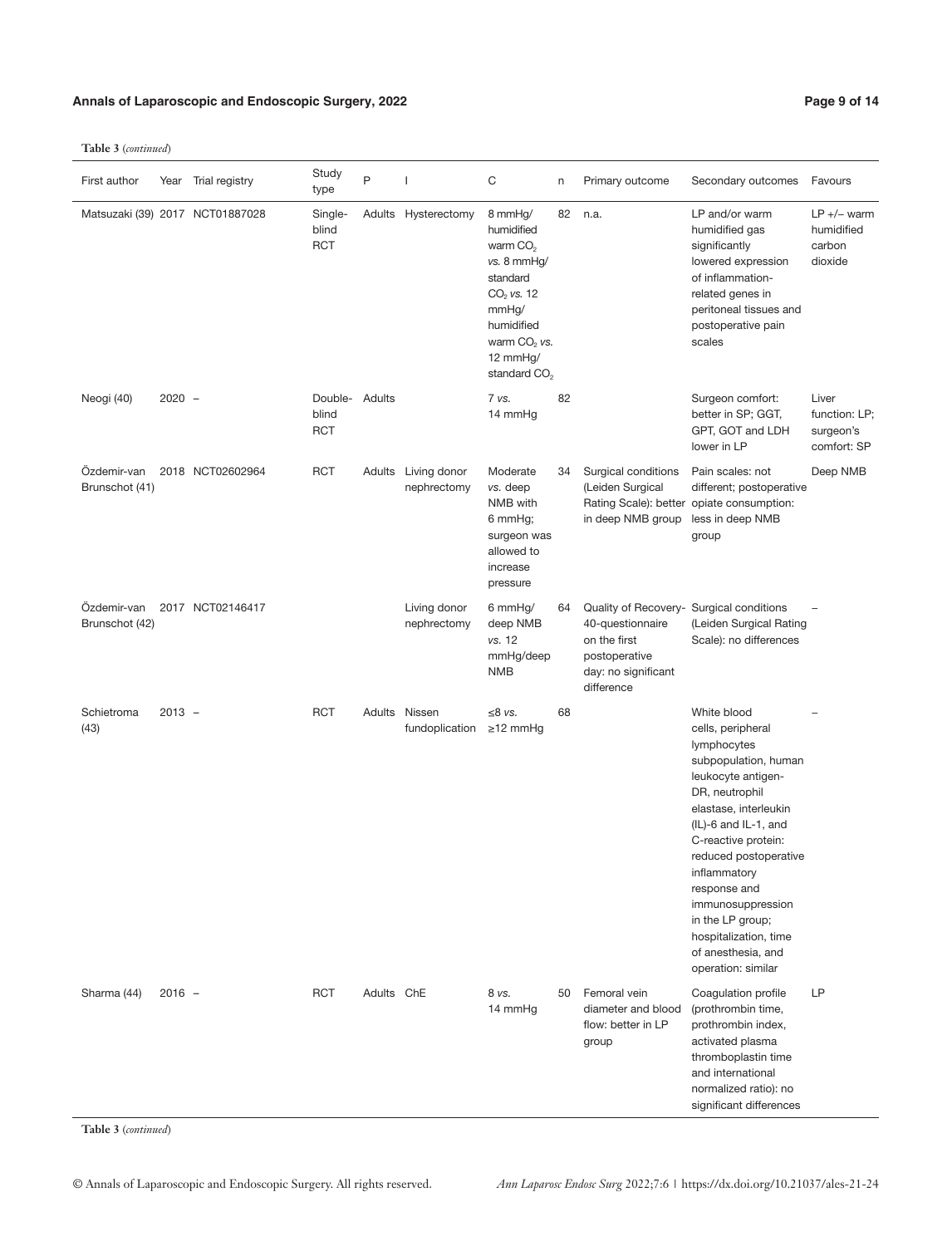**Table 3** (*continued*)

| First author                  |          | Year Trial registry             | Study<br>type                  | $\mathsf{P}$ | 1                                                     | C                                                                                     | n  | Primary outcome                                                           | Secondary outcomes                                                                                                                                                                                   | Favours  |
|-------------------------------|----------|---------------------------------|--------------------------------|--------------|-------------------------------------------------------|---------------------------------------------------------------------------------------|----|---------------------------------------------------------------------------|------------------------------------------------------------------------------------------------------------------------------------------------------------------------------------------------------|----------|
| Shoar (45)                    |          | 2016 IRCT201110072982N5 Double- | blind<br><b>RCT</b>            | Adults ChE   |                                                       | 8 vs.<br>12 mmHg                                                                      | 50 | n.a.                                                                      | Stress response: mean -<br>HR, mean arterial<br>pressure, serum levels<br>of cortisol, glucose,<br>adrenaline, C-reactive<br>protein: no significant<br>differences                                  |          |
| Sroussi (46)                  | $2017 -$ |                                 | Single-<br>blind<br><b>RCT</b> | Adults       | Gynecologic<br>laparoscopy<br>for benign<br>disorders | 7 vs.<br>15 mmHq                                                                      | 60 | Incidence of<br>shoulder pain: less<br>in LP                              | Maximal values of peak LP<br>airway pressure, end<br>tidal CO <sub>2</sub> and systolic<br>blood pressure: lower<br>in LP group; length of<br>hospital stay: shorter<br>in LP.                       |          |
| Staehr-Rye<br>(47)            |          | 2014 NCT01523886                | Double-<br>blind<br><b>RCT</b> | Adults ChE   |                                                       | 8 mmHg/<br>deep NMB<br>vs. 8 mmHq/<br>moderate<br><b>NMB</b>                          | 48 | Surgical space<br>conditions:<br>"marginally better"<br>in deep NMB group |                                                                                                                                                                                                      | Deep NMB |
| Topal (48)                    | $2011 -$ |                                 |                                |              |                                                       | 10 vs. 13 vs. 60<br>16 mmHg                                                           |    | Thrombelastography:<br>impaired in HP group                               |                                                                                                                                                                                                      |          |
| Topçu (49)                    | $2014 -$ |                                 | <b>RCT</b>                     |              | Adults gynecologic<br>laparoscopy                     | 8 vs. 12 vs.<br>15 mmHg                                                               |    | 150 Pain: less in LP                                                      | Operation time,<br>hemorrhage: higher in<br>LP                                                                                                                                                       |          |
| Vijayaraghavan 2014 -<br>(50) |          |                                 | <b>RCT</b>                     | Adults ChE   |                                                       | 8 vs.<br>12 mmHg                                                                      | 43 | n.a.                                                                      | Postoperative<br>pain and analgetic<br>medication: less in<br>LP; liver function,<br>peak expiration flow<br>rate: no differences;<br>intraoperative surgeon<br>comfort better in LP.                | LP       |
| Warlé (51)                    | $2013 -$ |                                 | <b>RCT</b>                     |              | Adults Living donor<br>nephrectomy                    | 7 vs.<br>14 mmHq                                                                      | 20 |                                                                           | LP: longer operation<br>time, higher urine<br>output during<br>pneumoperitoneum,<br>lower pain scores;<br>no differences in<br>creatinine levels,<br>complications, SF-36<br>quality of life domains | LP       |
| Yasir (52)                    | $2012 -$ |                                 | <b>RCT</b>                     | Adults ChE   |                                                       | 8 vs.<br>14 mmHg                                                                      | 50 | Shoulder pain: less<br>in LP                                              | Analgetic medication, LP<br>length of hospital stay:<br>less in LP                                                                                                                                   |          |
| Yoo (53)                      |          | 2015 NCT02109133                | <b>RCT</b>                     | Adults       | Robotic radical Deep vs.<br>prostatectomy             | moderate<br>NMB,<br>8 mmHg,<br>surgeon was<br>allowed to<br>increase up<br>to 20 mmHg | 67 | Intraocular pressure: Surgeon's comfort:<br>lower in deep NMB             | better with deep NMB;<br>lower intraabdominal<br>pressures needed with<br>deep NMB                                                                                                                   | Deep NMB |

ChE, cholecystectomy; NMB, neuromuscular blockade; RCT, randomized controlled trial; HP, high pressure; LP, low pressure; SP, standard pressure.

# **Page 10 of 14 Annals of Laparoscopic and Endoscopic Surgery, 2022**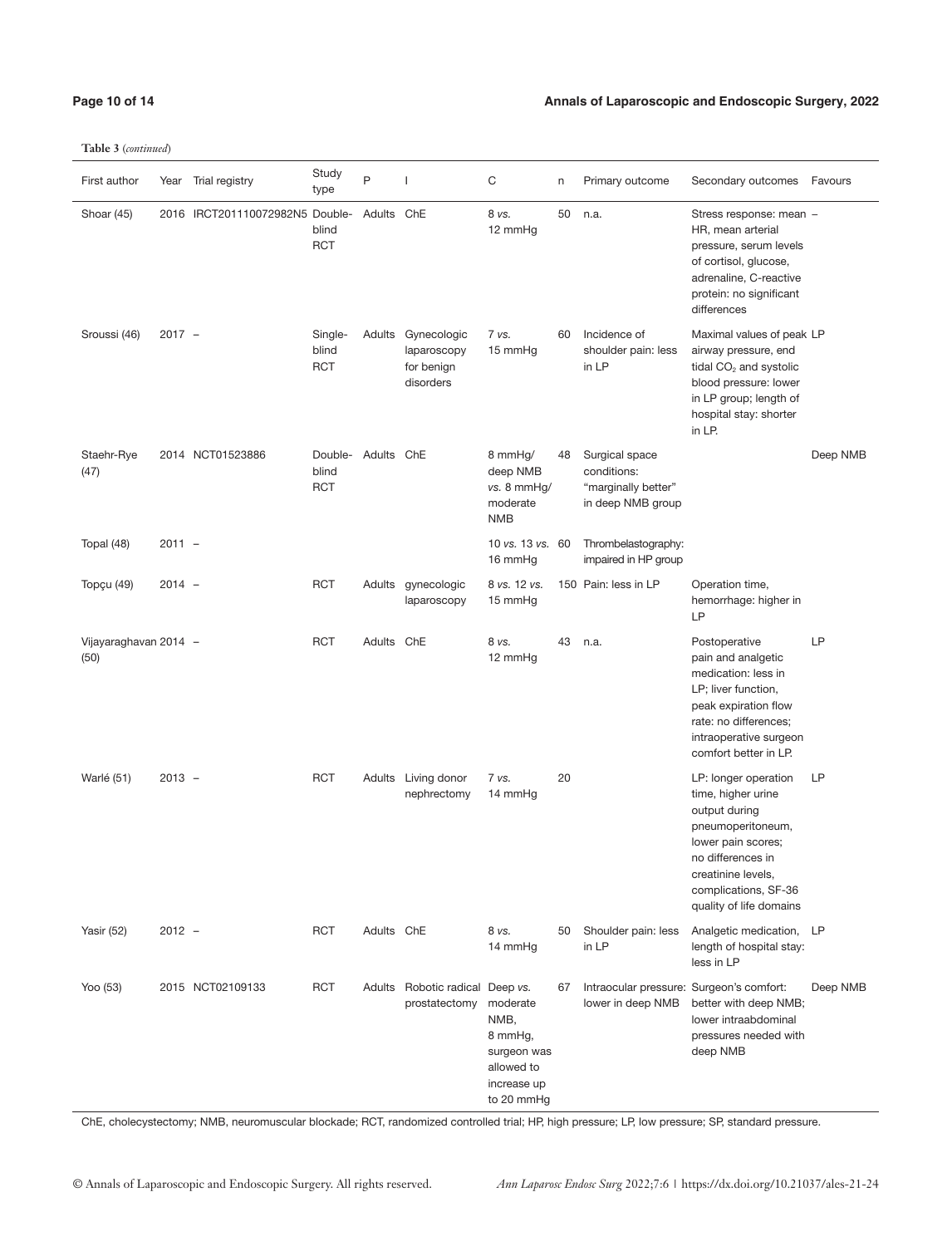# **Annals of Laparoscopic and Endoscopic Surgery, 2022 Page 11 of 14**

laparoscopic cholecystectomy. Nineteen of these trials were older than 2011 and did not overlap with our search. Primary outcomes were mortality, serious adverse events, and quality of life, secondary outcomes were conversion to open cholecystectomy, hospital stay, return to normal activity, return to work, operating time. There was no mortality, no differences in serious adverse events. Quality of life and return to work or normal activities were not reported in any of the trials. Length of stay was not significantly different, operating time was 2 minutes longer in the LP group.

# *Discussion*

The reason to use gas is to form a space between abdominal wall and organs to provide for the surgeon's field of view and action. This space enables the operation and also ensures the safety of the patient. However, pressure on the organs is inevitable. The potential effects of pressure are numerous: Capillary and venous blood flow, gut motility, autonomous nerve system, etc.

While the Cochrane review focussed on clinical outcomes of one specific, ubiquitous surgical procedure, i.e., cholecystectomy, our search involved all laparoscopic operations and non-clinical outcomes, too. These trials confirmed differences, which have been deducted from the theoretical considerations: peritoneal perfusion and inflammatory responses are better in the LP group because the low pressure impairs the capillary and venous blood flow less. Following the same logic, urine output and liver enzymes are impaired by higher intraabdominal pressure. Unfortunately, the impact on the organs "beyond the diaphragm", circulation and respiration, is hardly reflected by most of the trials.

However, these statistically significant differences do not translate into clinical relevance, as shown by the Cochrane review. The only clinical difference which has been confirmed is reduced shoulder pain after cholecystectomy. In contrast to this advantage for the patient, there is the surgeon's discomfort with LP. Although this discomfort did not translate into an increased rate of morbidity for the patient, the surgical field of view should not only be considered as the surgeon's comfort but also as a relevant factor for the patient's safety. Furthermore, the low morbidity reported by the Cochrane review corresponds with a rather healthy patient population. Consequently, the authors state that the data do not allow inferences on the impact of LP on a patient with cardiopulmonary comorbidities and that information on the safety of LP is lacking. Recent trials demonstrated that a deeper neuromuscular blockade can facilitate laparoscopy with low pressure. Future trials should focus on patients with comorbidities and high anaesthetical risk and specifically analyse the clinical impact on circulation and respiration.

# **Summary**

CO<sub>2</sub> is the preferred gas to establish a pneumoperitoneum. Although it has some drawbacks like hypercapnia and acidosis especially in cardiorespiratory diseased patients, there is a broad experience in anaesthesiologic techniques which compensate for its disadvantages. Nitrous oxide has a desirable anaesthetic effect, is also cheap and available, but it does not suffocate combustion. The necessity of this suffocating effect is under discussion. Other gases like He, Ar,  $N_2$ , and room air are not sufficiently tested for their safety. Room air could be desirable for low-income countries as it is the most cost-effective gas, so more efforts to investigate air for pneumoperitoneum are needed.

The use of warm humidified instead of cold dry CO<sub>2</sub> has no benefit but is associated with higher costs.

The potential benefit of low-pressure peritoneum on possible cardiovascular and respiratory complications could not be demonstrated as most trials focus on low-risk patients. It decreases shoulder pain after cholecystectomy. However, low-pressure peritoneum impairs the surgical field of view. At the moment, there is no benefit from using low instead of standard pressure.

### Acknowledgments

*Funding*: None.

# Footnote

*Provenance and Peer Review*: This article was commissioned by the Guest Editors (Philipp Lingohr and Jonas Dohmen) for the series "Immunologic Implications of Minimal Invasive Surgery" published in *Annals of Laparoscopic and Endoscopic Surgery*. The article has undergone external peer review.

*Reporting Checklist*: The authors have completed the PRISMA reporting checklist. Available at [https://ales.](https://ales.amegroups.com/article/view/10.21037/ales-21-24/rc) [amegroups.com/article/view/10.21037/ales-21-24/rc](https://ales.amegroups.com/article/view/10.21037/ales-21-24/rc)

*Conflicts of Interest*: Both authors have completed the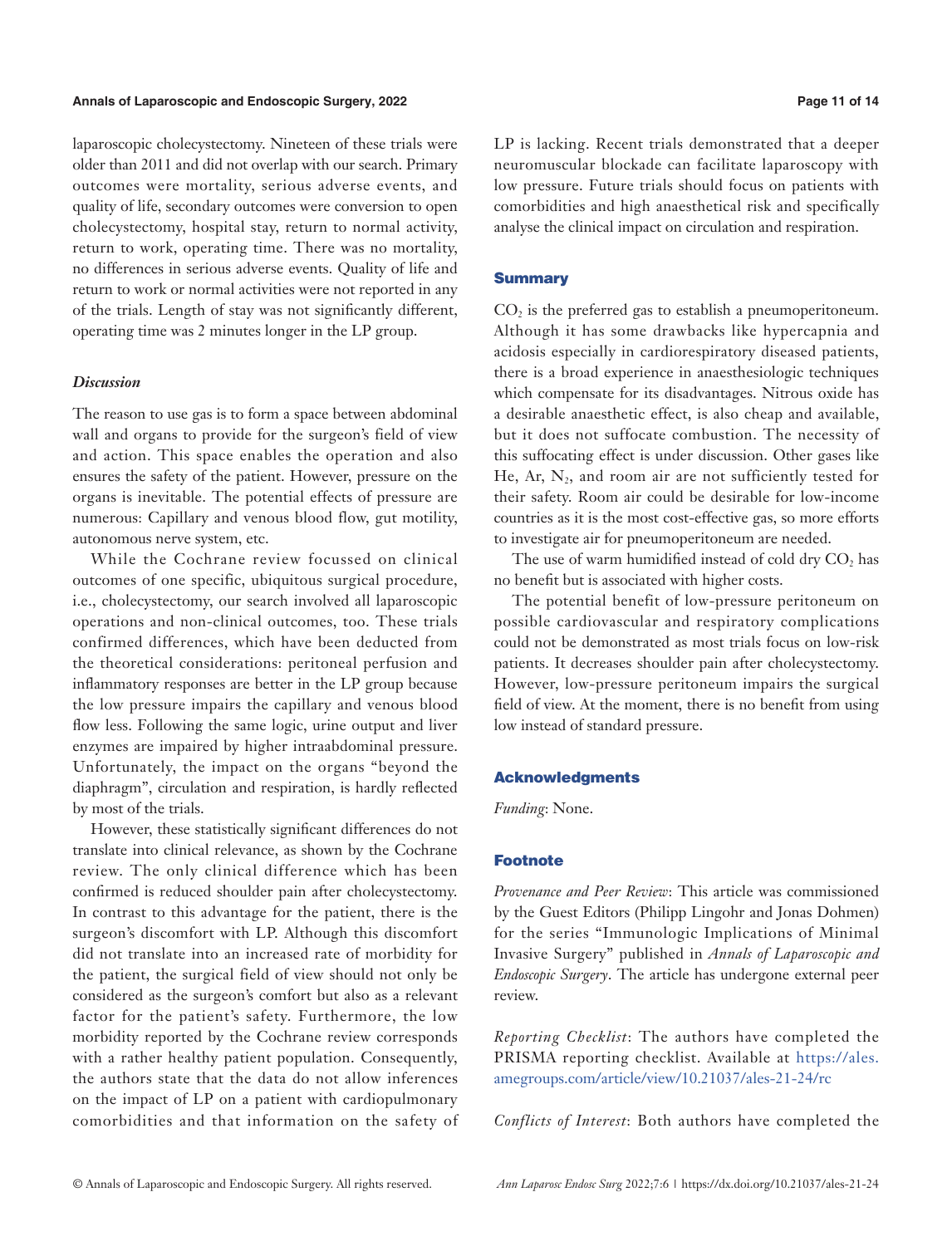# **Page 12 of 14 Annals of Laparoscopic and Endoscopic Surgery, 2022**

ICMJE uniform disclosure form (available at [https://ales.](https://ales.amegroups.com/article/view/10.21037/ales-21-24/coif) [amegroups.com/article/view/10.21037/ales-21-24/coif\)](https://ales.amegroups.com/article/view/10.21037/ales-21-24/coif). The series "Immunologic Implications of Minimal Invasive Surgery" was commissioned by the editorial office without any funding or sponsorship. The authors have no other conflicts of interest to declare.

*Ethical Statement*: The authors are accountable for all aspects of the work in ensuring that questions related to the accuracy or integrity of any part of the work are appropriately investigated and resolved.

*Open Access Statement:* This is an Open Access article distributed in accordance with the Creative Commons Attribution-NonCommercial-NoDerivs 4.0 International License (CC BY-NC-ND 4.0), which permits the noncommercial replication and distribution of the article with the strict proviso that no changes or edits are made and the original work is properly cited (including links to both the formal publication through the relevant DOI and the license). See: [https://creativecommons.org/licenses/by-nc-nd/4.0/.](https://creativecommons.org/licenses/by-nc-nd/4.0/)

# **References**

- 1. Gutt CN, Oniu T, Mehrabi A, et al. Circulatory and respiratory complications of carbon dioxide insufflation. Dig Surg 2004;21:95-105.
- 2. Menes T, Spivak H. Laparoscopy: searching for the proper insufflation gas. Surg Endosc 2000;14:1050-6.
- 3. Hunter JG, Staheli J, Oddsdottir M, et al. Nitrous oxide pneumoperitoneum re-visited. Is there a risk of combustion? Surg Endosc 1995;9:501-4.
- 4. Gallagher EA, Clarke E, Connor M, et al. A study of intracolonic hydrogen and methane levels during colonoscopy. Ir J Med Sci 1992;161:582-5.
- 5. Ladas SD, Karamanolis G, Ben-Soussan E. Colonic gas explosion during thera-peutic colonoscopy with electrocautery. World J Gastroenterol 2007;13:5295-8.
- 6. La Brooy SJ, Avgerinos A, Fendick CL, et al. Potentially explosive colonic concentrations of hydrogen after bowel preparation with mannitol. Lancet 1981;1:634-6.
- 7. Gunatilake DE. Case report: fatal intraperitoneal explosion during electrocoag-ulation via laparoscopy. Int J Gynaecol Obstet 1978;15:353-7.
- 8. El-Kady AA, Abd-El-Razek M. Intraperitoneal explosion during female sterili-zation by laparoscopic electrocoagulation. A case report. Int J Gynaecol Obstet 1976;14:487-8.
- 9. Schöb OM, Allen DC, Benzel E, et al. A comparison of the pathophysiologic effects of carbon dioxide, nitrous oxide, and helium pneumoperitoneum on intra-cranial pressure. Am J Surg 1996;172:248-53.
- 10. Safran DB, Orlando R 3rd. Physiologic effects of pneumoperitoneum. Am J Surg 1994;167:281-6.
- 11. Han C, Ding Z, Fan J, et al. Comparison of the stress response in patients un-dergoing gynecological laparoscopic surgery using carbon dioxide pneumoperitoneum or abdominal wall-lifting methods. J Laparoendosc Adv Surg Tech A 2012;22:330-5.
- 12. Yu T, Cheng Y, Wang X, et al. Gases for establishing pneumoperitoneum during laparoscopic abdominal surgery. Cochrane Database Syst Rev 2017;6:CD009569.
- 13. Cheng Y, Lu J, Xiong X, et al. Gases for establishing pneumoperitoneum during laparoscopic abdominal surgery. Cochrane Database Syst Rev 2013;(1):CD009569.
- 14. O'Connor Z, Faniriko M, Thelander K, et al. Laparoscopy Using Room Air In-sufflation in a Rural African Jungle Hospital: The Bongolo Hospital Experience, January 2006 to December 2013. Surg Innov 2017;24:264-7.
- 15. Roth JV, Sea S. An assessment by calorimetric calculations of the potential thermal benefit of warming and humidification of insufflated carbon dioxide. Surg Laparosc Endosc Percutan Tech 2014;24:e106-9.
- 16. Liu Y, Hou QX. Effect of carbon dioxide pneumoperitoneum during laparo-scopic surgery on morphology of peritoneum. Zhonghua Yi Xue Za Zhi 2006;86:164-6.
- 17. Peng Y, Zheng M, Ye Q, et al. Heated and humidified CO2 prevents hypother-mia, peritoneal injury, and intraabdominal adhesions during prolonged laparoscopic insufflations. J Surg Res 2009;151:40-7.
- 18. Agaev BA, Muslimov GF, Ibragimov TR, et al. The efficacy of the moisture and warmed CO(2) for laparoscopic surgery. Khirurgiia (Mosk) 2013;(11):35-9.
- 19. Jiang R, Sun Y, Wang H, et al. Effect of different carbon dioxide (CO2) insuf-flation for laparoscopic colorectal surgery in elderly patients: A randomized con-trolled trial. Medicine (Baltimore) 2019;98:e17520.
- 20. Sammour T, Hill AG. Five year follow-up of a randomized controlled trial on warming and humidification of insufflation gas in laparoscopic colonic sur-gery--impact on small bowel obstruction and oncologic outcomes. Int Surg 2015;100:608-16.
- 21. Sutton E, Bellini G, Grieco MJ, et al. Warm and Humidified Versus Cold and Dry CO2 Pneumoperitoneum in Minimally Invasive Colon Resection: A Random-ized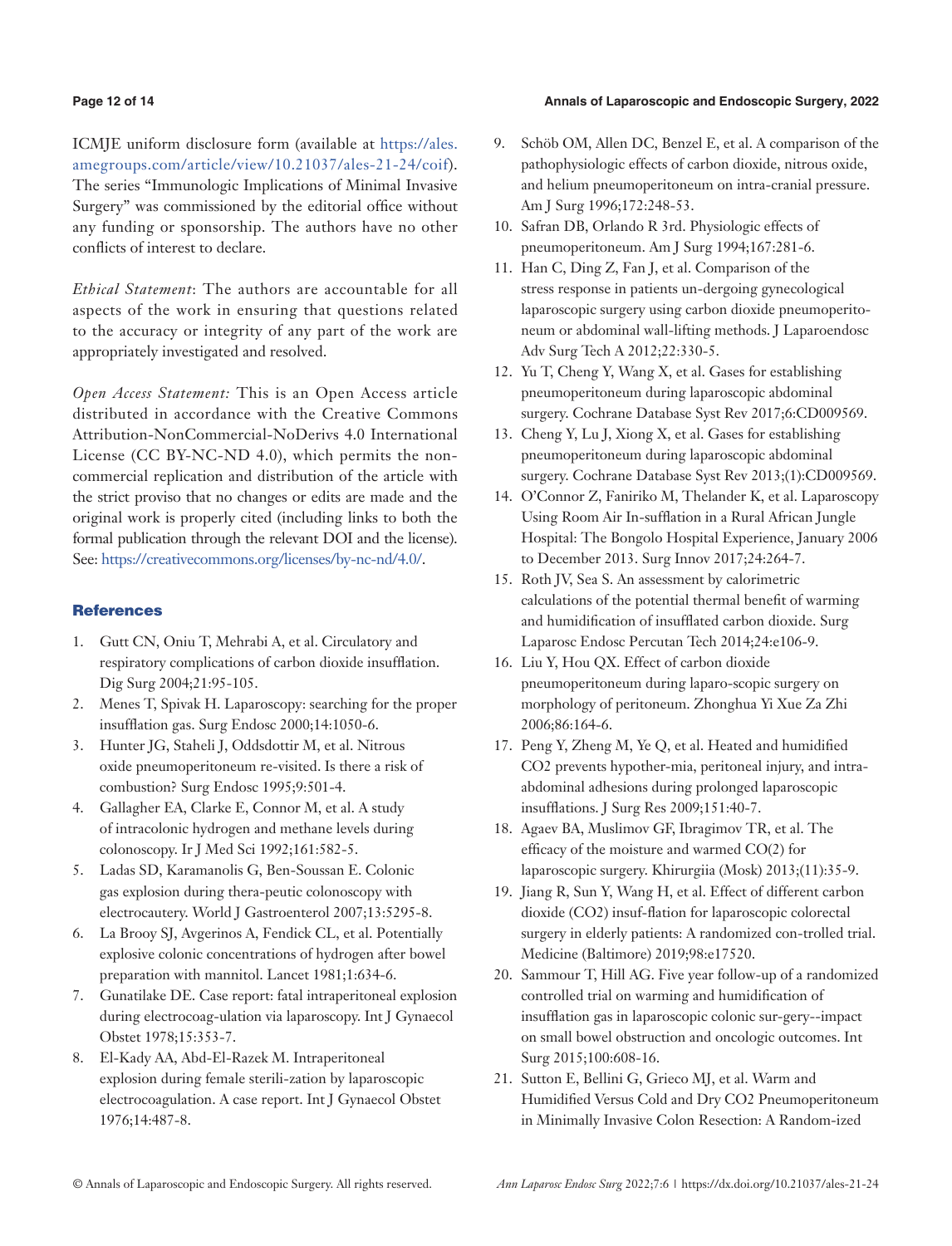Controlled Trial. Surg Innov 2017;24:471-82.

- 22. Yu TC, Hamill JK, Liley A, et al. Warm, humidified carbon dioxide gas insuf-flation for laparoscopic appendicectomy in children: a double-blinded randomized controlled trial. Ann Surg 2013;257:44-53.
- 23. Sammour T, Kahokehr A, Hayes J, et al. Warming and humidification of in-sufflation carbon dioxide in laparoscopic colonic surgery: a double-blinded randomized controlled trial. Ann Surg 2010;251:1024-33.
- 24. Birch DW, Dang JT, Switzer NJ, et al. Heated insufflation with or without hu-midification for laparoscopic abdominal surgery. Cochrane Database Syst Rev 2016;10:CD007821.
- 25. Ott DE. Subcutaneous emphysema--beyond the pneumoperitoneum. JSLS 2014;18:1-7.
- 26. Aditianingsih D, Mochtar CA, Lydia A, et al. Effects of low versus standard pressure pneumoperitoneum on renal syndecan-1 shedding and VEGF receptor-2 expression in living-donor nephrectomy: a randomized controlled study. BMC Anesthesiol 2020;20:37.
- 27. Albers KI, Polat F, Loonen T, et al. Visualising improved peritoneal perfusion at lower intra-abdominal pressure by fluorescent imaging during laparoscopic surgery: A randomised controlled study. Int J Surg 2020;77:8-13.
- 28. Ali IS, Shah MF, Faraz A, Khan M. Effect of intraabdominal pressure on post-laparoscopic cholecystectomy shoulder tip pain: A randomized control trial. J Pak Med Assoc 2016;66:S45-9.
- 29. Barrio J, Errando CL, García-Ramón J, et al. Influence of depth of neuromus-cular blockade on surgical conditions during low-pressure pneumoperitoneum lap-aroscopic cholecystectomy: A randomized blinded study. J Clin Anesth 2017;42:26-30.
- 30. Chang-Sheng H, Chong-Yao B, Hong-Yi Y, et al. Effects of varied pneu-moperitoneal pressure on liver biochemistries following laparoscopic cholecystec-tomy. Clin Res Hepatol Gastroenterol 2012;36:e38-9.
- 31. Díaz-Cambronero O, Mazzinari G, Flor Lorente B, et al. Effect of an individu-alized versus standard pneumoperitoneum pressure strategy on postoperative re-covery: a randomized clinical trial in laparoscopic colorectal surgery. Br J Surg 2020;107:1605-14.
- 32. Eryılmaz HB, Memiş D, Sezer A, et al. The effects of different insufflation pressures on liver functions assessed with LiMON on patients undergoing laparoscopic cholecystectomy. ScientificWorldJournal 2012;2012:172575.
- 33. Gupta R, Kaman L, Dahiya D, et al. Effects of varying intraperitoneal pressure on liver function tests during

laparoscopic cholecystectomy. J Laparoendosc Adv Surg Tech A 2013;23:339-42.

- 34. Hsu KF, Chen CJ, Yu JC, et al. A Novel Strategy of Laparoscopic Insufflation Rate Improving Shoulder Pain: Prospective Randomized Study. J Gastrointest Surg 2019;23:2049-53.
- 35. Hypolito O, Azevedo JL, Gama F, et al. Effects of elevated artificial pneu-moperitoneum pressure on invasive blood pressure and levels of blood gases. Braz J Anesthesiol 2014;64:98-104.
- 36. Ko-Iam W, Paiboonworachat S, Pongchairerks P, et al. Combination of etoricoxib and low-pressure pneumoperitoneum versus standard treatment for the management of pain after laparoscopic cholecystectomy: a randomized controlled trial. Surg Endosc 2016;30:4800-8.
- 37. Madsen MV, Istre O, Staehr-Rye AK, et al. Postoperative shoulder pain after laparoscopic hysterectomy with deep neuromuscular blockade and low-pressure pneumoperitoneum: A randomised controlled trial. Eur J Anaesthesiol 2016;33:341-7.
- 38. Madsen MV, Istre O, Springborg HH, et al. Deep neuromuscular blockade and low insufflation pressure during laparoscopic hysterectomy. Dan Med J 2017;64:A5364.
- 39. Matsuzaki S, Vernis L, Bonnin M, et al. Effects of low intraperitoneal pressure and a warmed, humidified carbon dioxide gas in laparoscopic surgery: a randomized clinical trial. Sci Rep 2017;7:11287.
- 40. Neogi P, Kumar P, Kumar S. Low-pressure Pneumoperitoneum in Laparoscopic Cholecystectomy: A Randomized Controlled Trial. Surg Laparosc Endosc Percutan Tech 2020;30:30-4.
- 41. Özdemir-van Brunschot DMD, Braat AE, van der Jagt MFP, et al. Deep neu-romuscular blockade improves surgical conditions during low-pressure pneumoperitoneum laparoscopic donor nephrectomy. Surg Endosc 2018;32:245-51.
- 42. Özdemir-van Brunschot DMD, Scheffer GJ, van der Jagt M, et al. Quality of Recovery After Low-Pressure Laparoscopic Donor Nephrectomy Facilitated by Deep Neuromuscular Blockade: A Randomized Controlled Study. World J Surg 2017;41:2950-8. Erratum in: World J Surg 2017 Aug 18.
- 43. Schietroma M, Carlei F, Cecilia EM, et al. A prospective randomized study of systemic inflammation and immune response after laparoscopic nissen fundoplication performed with standard and low-pressure pneumoperitoneum. Surg Laparosc Endosc Percutan Tech